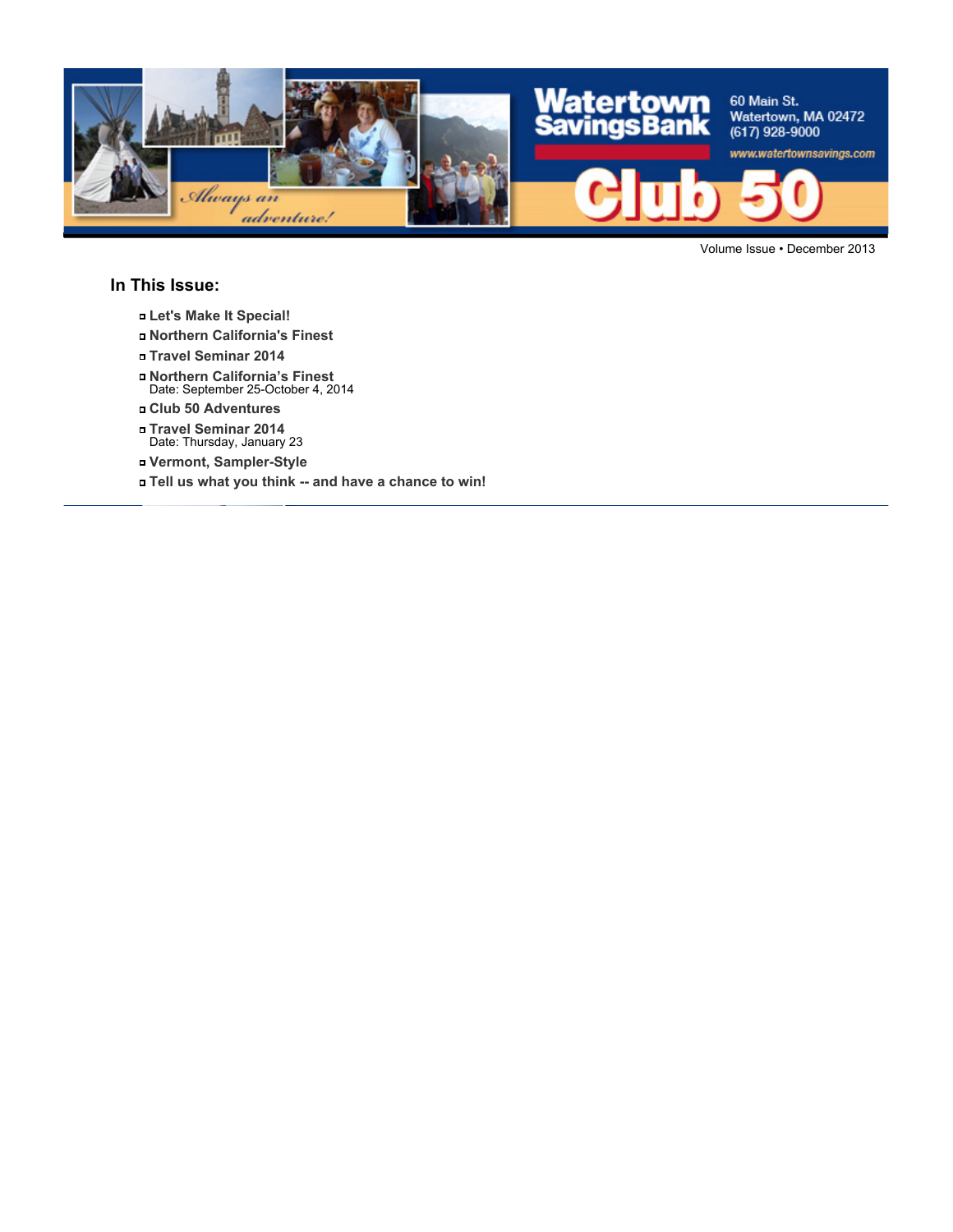

### **The Latest**

### **Let's Make It Special!**

Many, many thanks for this year's *great* Club 50 holiday parties! Karen and I had such fun seeing all of you these past two Wednesday nights. I don't think I've hugged so many people in my life! We were thrilled by the positive response you gave us about:

The Venue: The Westin Waltham-Boston served us well – literally! Virtually all of you were pleased with the friendly and efficient staff. You also liked that the Westin's oval tables allowed for full-table conversation.

The Special Guests of Honor: At the December 4<sup>th</sup> party, an "overwhelmed" Joan Galgay received two lovely gifts from WSB President Brett Dean, including a one-and-only lifetime ticket to the holiday parties! Joan also had the honor of deciding this year's recipient of a \$5,000 donation on behalf of all Club 50 members – the Rotary Club of Watertown.

And at the December 11<sup>th</sup> party, WSB invited Sergeant Jeffrey Pugliese and wife Connie, Sergeant John MacLellan and wife Monique, and Officer Joseph Reynolds and wife Heather, in order to pay the three Watertown Police Department officers a special tribute -- led by Chief Ed Deveau and WSB Chairman and CEO Ronald Dean -- who were applauded for their remarkable efforts on that week none of us will ever forget in April.

The Veterans: Mr. Dean invited every veteran up to the stage, and WSB employees presented each of them with two special gifts while The Soft Touch Band performed Lee Greenwood's "God Bless the USA." We were thrilled to be able to do something a little different than we usually do to show our appreciation to our Club 50 members who have served our country, and it was a very moving tribute.

And, last but not least, the Santa Photos: Professional photographer Kay Ritter was a hit!

Thank you for your feedback about the parties. Now we're ready for 2014! Please see all the details in this eNewsletter about Travel Seminar 2014 and the special presentation and signup for our Northern California's Finest trip. I look forward to seeing you at the seminar; until then, Karen and I wish you all the best over the holidays and for the New Year.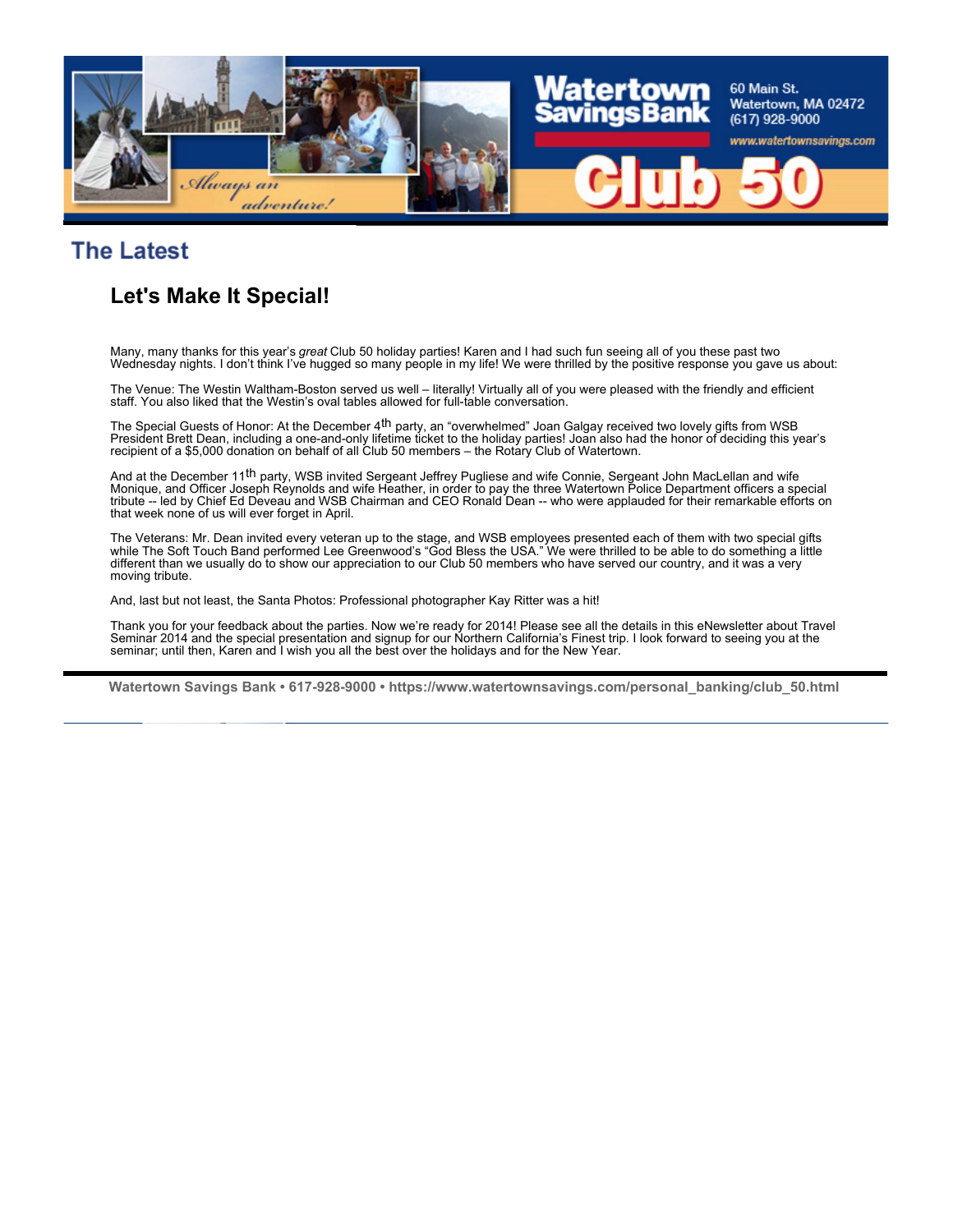

### **Northern California's Finest**

#### **RESERVATION FORM**

#### Northern California's Finest - September 25-October 4, 2014

Deposit Due: \$250 per person. Deposit Due with Insurance: \$449 per person. Insurance must be purchased with deposit. Enclosed is a deposit of \_\_\_\_\_ to reserve \_\_\_\_\_ place(s). Make checks payable to Globus. Check one: \_\_\_ Single \_\_\_ Double \_\_\_ Triple DOB: Citizenship: Citizenship: DOB: DOB: Citizenship: Citizenship: Citizenship: Citizenship: Citizenship: Citizenship: Citizenship: Citizenship: Citizenship: Citizenship: Citizenship: Citizenship: Citizenship: Citizenship: — — **Email:** Email: **Email:** Email: **Email: Email: Email: Email: Email: Email: Email: Email: Email: Email: Email: Email: Email: Email: Email: Email: Email: Email: Email: Email: Email:** Email: If paying by credit card: Card Holder Name: Mail form to: Watertown Savings Bank (Visa, MasterCard and Discover - 3 numbers on back of the card in the signature panel. (Visa, MasterCard and Discover — 3 numbers on back of the card in the sign<br>American Express — 4 numbers on front of the card in the signature panel.) Attn: Club 50 60 Main Street<br>Watertown, MA 02472 Tour Code: AL 40926 Invoice Number: 316875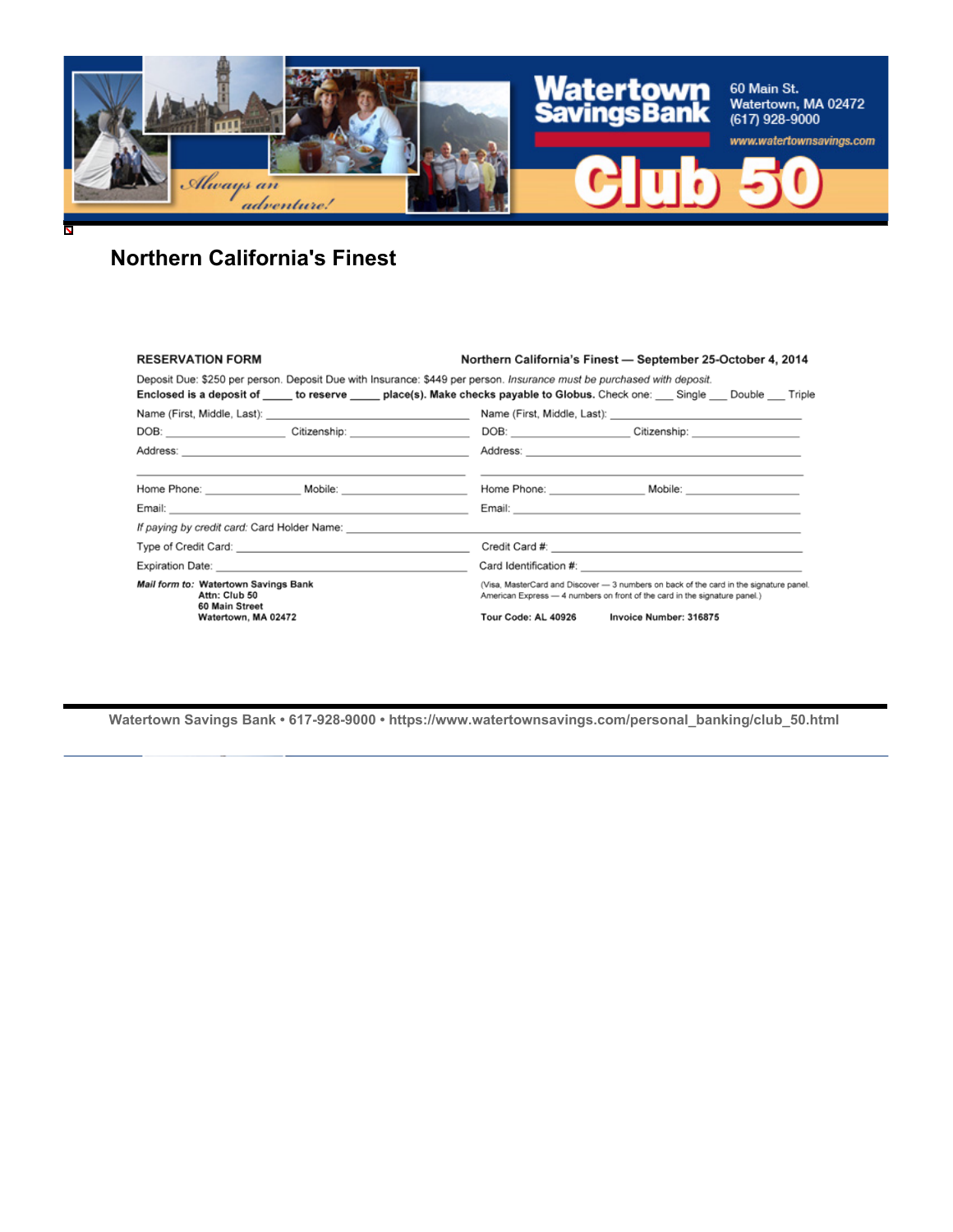

**Travel Seminar 2014**

| <b>RESERVATION FORM: Travel Seminar 2014</b><br>2 p.m. Thursday, January 23<br><b>American Legion Post 440</b><br>295 California Street, Newton |                                                                                                                                                                                        | Reserve your Seminar seat before January 9!<br>(We will contact you in case of adverse weather.) |
|-------------------------------------------------------------------------------------------------------------------------------------------------|----------------------------------------------------------------------------------------------------------------------------------------------------------------------------------------|--------------------------------------------------------------------------------------------------|
| Please reserve a space for electron example at the Club 50 Travel Seminar on Thursday, January 23.                                              |                                                                                                                                                                                        |                                                                                                  |
|                                                                                                                                                 |                                                                                                                                                                                        |                                                                                                  |
|                                                                                                                                                 |                                                                                                                                                                                        |                                                                                                  |
|                                                                                                                                                 |                                                                                                                                                                                        |                                                                                                  |
|                                                                                                                                                 | Email: <b>Email: Email: Email: Email: Email: Email: Email: Email: Email: Email: Example: EMAIL: EMAIL: EMAIL: EMAIL: EMAIL: EMAIL: EMAIL: EMAIL: EMAIL: EMAIL: EMAIL: EMAIL: EMAIL</b> |                                                                                                  |
| Return to:                                                                                                                                      | <b>WATERTOWN SAVINGS BANK</b><br>ATT: CLUB 50<br><b>60 MAIN STREET</b><br><b>WATERTOWN MA 02472</b>                                                                                    | Or call: 617 928 2337<br>Or email: kcondor@watertownsavings.com                                  |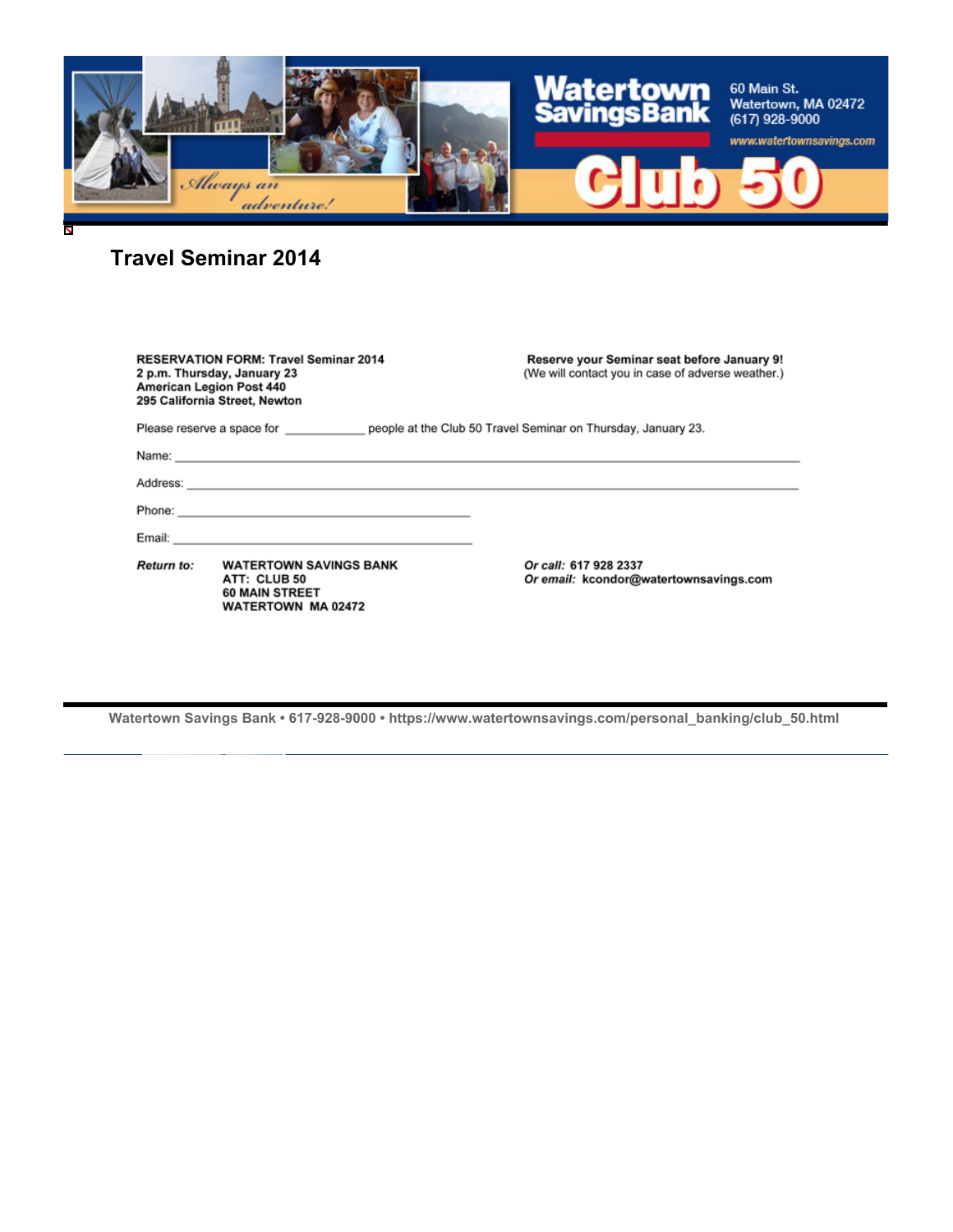

### **Club 50 Opportunities**

### **Northern California's Finest**

**Date: September 25-October 4, 2014**

First day of Signup: At Travel Seminar 2014 **Price: \$2,849.00 Double Single: \$3,723.00 Triple: \$2,679.00 Walkability: strenuous activity:** ability to move quickly over uneven terrain for longer periods of time

**Vacation Highlights Napa Valley:** Scenic ride with lunch on the Napa Valley Wine Train **San Francisco:** Sightseeing; Chinatown walking tour with lunch **Sonoma:** Guided tour of wine caves & tasting **Virginia City:** Historic trolley tour; guided silver & gold mine tour **Yosemite National Park:** Yosemite floor tour by tram **Sequoia & Kings Canyon National Park:** Sightseeing; stargazing program **Monterey:** Sightseeing including scenic 17-Mile Drive; farewell dinner at Monterey Aquarium

This magnificent trip blends the sophistication of San Francisco with the inspired beauty of California's national parks and scenic Lake Tahoe, Carmel, and Monterey.

**Day 1 Arrive in San Francisco:** Welcome to the gateway to your Northern California adventure. The rest of the day is yours!

**Day 2 San Francisco. Excursion to Napa Valley:** After breakfast, depart San Francisco for a scenic drive to Napa Valley, where you will board the NAPA VALLEY WINE TRAIN. On board, you'll enjoy an elegant 3-course lunch as you pass many of the region's notable vineyards and wineries. Then transfer back to San Francisco via motorcoach this afternoon. At 6 p.m., meet your traveling companions for a welcome drink. Your Tour Director will prepare you for your upcoming journey. (B, L)

**Day 3 San Francisco:** This morning, enjoy a sightseeing tour of San Francisco, taking in all the major sites. See the Golden Gate Bridge, Fisherman's Wharf, and Union Square. Then explore historic Chinatown on a WALKING TOUR. Discover dim sum teahouses, see how fortune cookies are made, wander back alleys, and peek into temples in this historic neighborhood. Afterward, enjoy lunch at a typical Chinatown restaurant. The remainder of the afternoon and evening are free for you to explore more of this vibrant city. Your Tour Director will have suggestions for sightseeing, shopping, and dining. (B, L)

**Day 4 San Francisco-Sausalito-Sonoma-Lake Tahoe:** This morning, cross the Golden Gate Bridge and stop in picturesque Sausalito. Enjoy some time to take in the breathtaking waterfront views and explore the many shops and art galleries. We then head to California's wine country, where you'll enjoy a guided tour of the wine caves and a tasting at the GLORIA FERRER CAVES & VINEYARD, makers of award-winning sparkling wines. Continue to beautiful Lake Tahoe for a 2-night stay. (B, D)

**Day 5 Lake Tahoe. Excursion To Virginia City:** Step back in time with a visit to historic Virginia City. Your TROLLEY TOUR takes you back to the mining town the way it was. Learn the interesting history and the scandalous secrets; see the Victorian mansions, Opera House, and the red-light district. Then visit PONDOROSA MINE to see antique mining equipment and learn the workings of an underground mine. Afterward, stroll the authentic sidewalks and check out the Old West saloons, shops, museums, and restaurants. The remainder of the day is at your leisure to explore more of this 4-season resort destination. Perhaps join us for an optional cruise on Lake Tahoe. (B)

**Day 6 Lake Tahoe-Yosemite National Park:** Leave the shores of Lake Tahoe and travel to one of the first wilderness parks in the United States — YOSEMITE NATIONAL PARK. The park is best known for its waterfalls, but within its nearly 1,200 square miles you can also find deep valleys, grand meadows, ancient sequoias, and much more. This afternoon, enjoy a VALLEY FLOOR TOUR that highlights the wonders of this incredible park. (B)

**Day 7 Yosemite-Mariposa Grove-Sequoia/Kings Canyon National Parks:** Before leaving Yosemite we'll visit the Mariposa Grove of giant sequoias, where some of these fantastic trees are over 3,000 years old. We then travel to SEQUOIA & KINGS CANYON NATIONAL PARKS, the "Land of Giants." In these parks you'll discover a land of diversity and beauty — huge mountains, deep canyons, vast caverns, and the world's largest trees! Overnight inside the park at the Wuksachi Lodge. This evening, join in a STARGAZING PROGRAM, where you'll hear ancient and cultural stories about the constellations and enjoy an evening under the brilliant California sky. (B, D)

**Day 8 Kings Canyon/Sequoia National Parks-Monterey:** Spend more time this morning exploring these magnificent parks, which now protect nearly half the remaining sequoia groves in the world. See the General Sherman Tree, spend time at the Visitors Center, and just relax in one of the most beautiful settings you'll find. We then continue across the farmlands of California to the coastal town of Monterey for a 2-night stay. (B)

**Day 9 Monterey:** Today's highlights include a journey along scenic 17-MILE DRIVE. Enjoy views of the famous Lone Cyprus, Pebble Beach Golf Course, and million-dollar homes. Stop in the seaside town of Carmel-by-the-Sea, a haven for writers, artists, and celebrities. Then return to Monterey and visit Cannery Row, immortalized by John Steinbeck. Your Tour Director hosts a special farewell dinner tonight at the world-famous MONTEREY BAY AQUARIUM.

**Day 10 Monterey-San Francisco:** This morning, travel back to San Francisco for your homebound flight.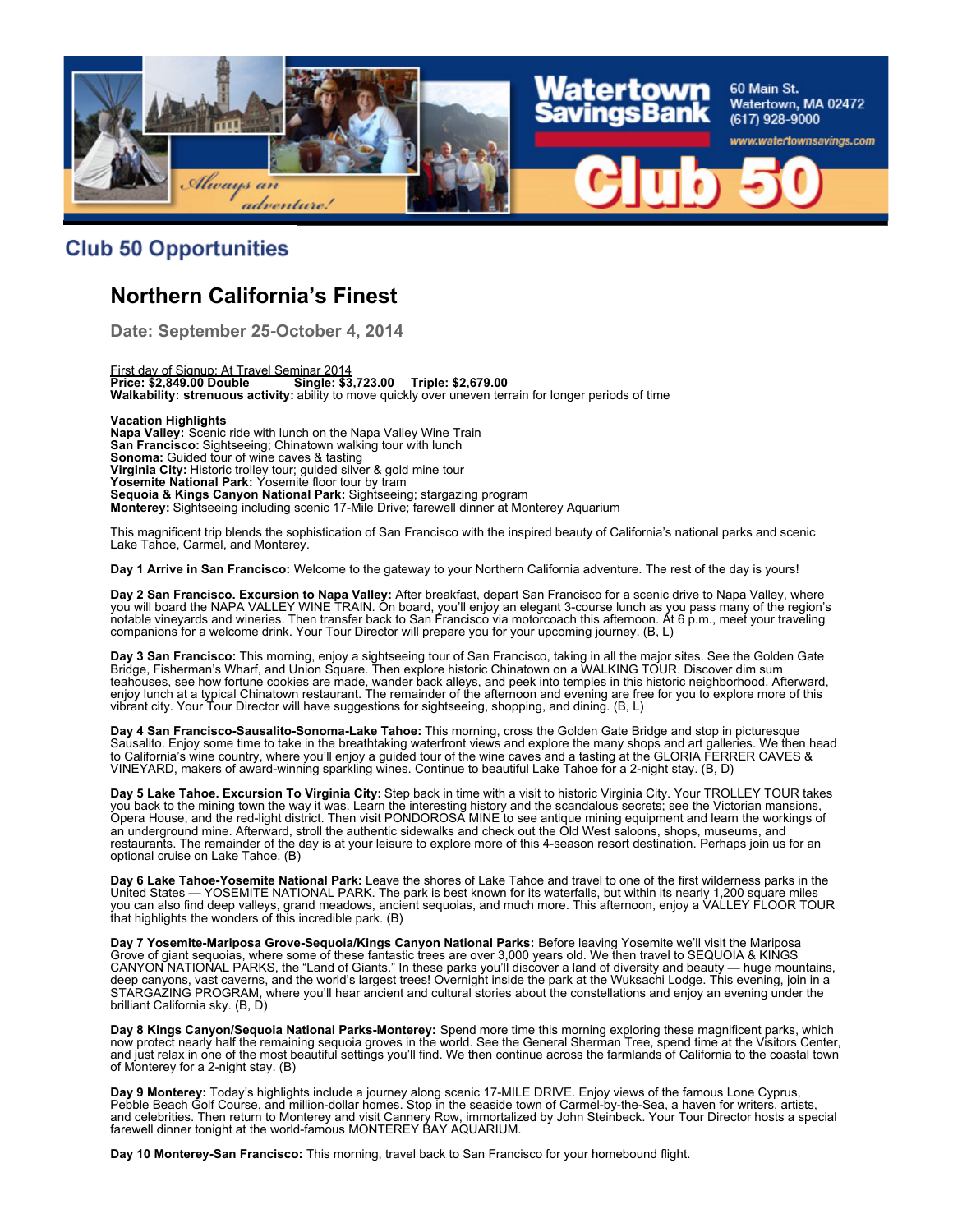#### Pricing and Additional Information

**Per person price based on Double occupancy: \$2,849.00 Single: \$3,723.00 Triple: \$2,679.00**

Price includes: Transportation to/from Logan, Airfare from Boston, Pre-night in San Francisco, land tour, Napa Valley Wine Train with 3-course lunch and transfers, sightseeing, hotels and meals as specified in the itinerary, and the services of a professional tour director.

Air-inclusive price quotes will include all government-imposed taxes and fees applicable at the time of booking and will be shown as a total Amount. Additional airline fees for baggage may apply. For more information please check the Globus website, the carrier's website, or iflybags.com for up-to-date baggage pricing/restrictions.

#### **Hotels: Superior First Class (SF) First Class (F) National Park Lodge (NP)**

San Francisco: San Francisco Marriott Marquis (SF) South Lake Tahoe: The Lake Tahoe Resort Hotel (SF) Yosemite National Park: Yosemite View Lodge (NP) Sequoia National Park: Wuksachi Lodge (NP) Monterey: Hilton Garden Inn Monterey (F) **Meals:** Breakfast daily; 2 lunches; 3 three-course dinners including a farewell dinner in Monterey.

#### **Travel Protection Plus is available for an additional \$199.00 per person.**

Travel Protection Plus: (Must be purchased at the same time of initial deposit) For those who purchase the **Globus Travel Protection Plan,** Globus provides the Travel Protection Plus Plan as well. The Plus Plan allows you to cancel your vacation up to 24 hours (or the prior business day, whichever is farther out) before the scheduled departure FOR ANY REASON. Under this Travel Protection Plus Plan Benefit, **Globus** will reimburse the cancellation penalty amount in travel certificates, minus the plan cost. Additional terms may apply. Cancelling for a covered reason will result in a cash refund, based on the cancellation penalties at the time of cancellation, minus insurance premiums.

#### **Cancellations and Cancellation Fees**

(If cancellation is received by Globus)

119-65 days prior to departure: \$250 per person cancelled

64-22 days prior to departure: 20% of total price 21-8 days prior to departure: 30% of total price

7-1 days prior to departure: 50% of total price

On departure day and later: 100% of total price

Cancellation fees may also apply to any additional services, including accommodations, independently supplied services and optional excursions, reserved prior to, during and after the tour.

Non-members traveling with us must do so as the guest of a current club member.

Individuals who require special attention must bring someone to assist them.

#### **The reservation form is available on the left column of this page – see Forms.**

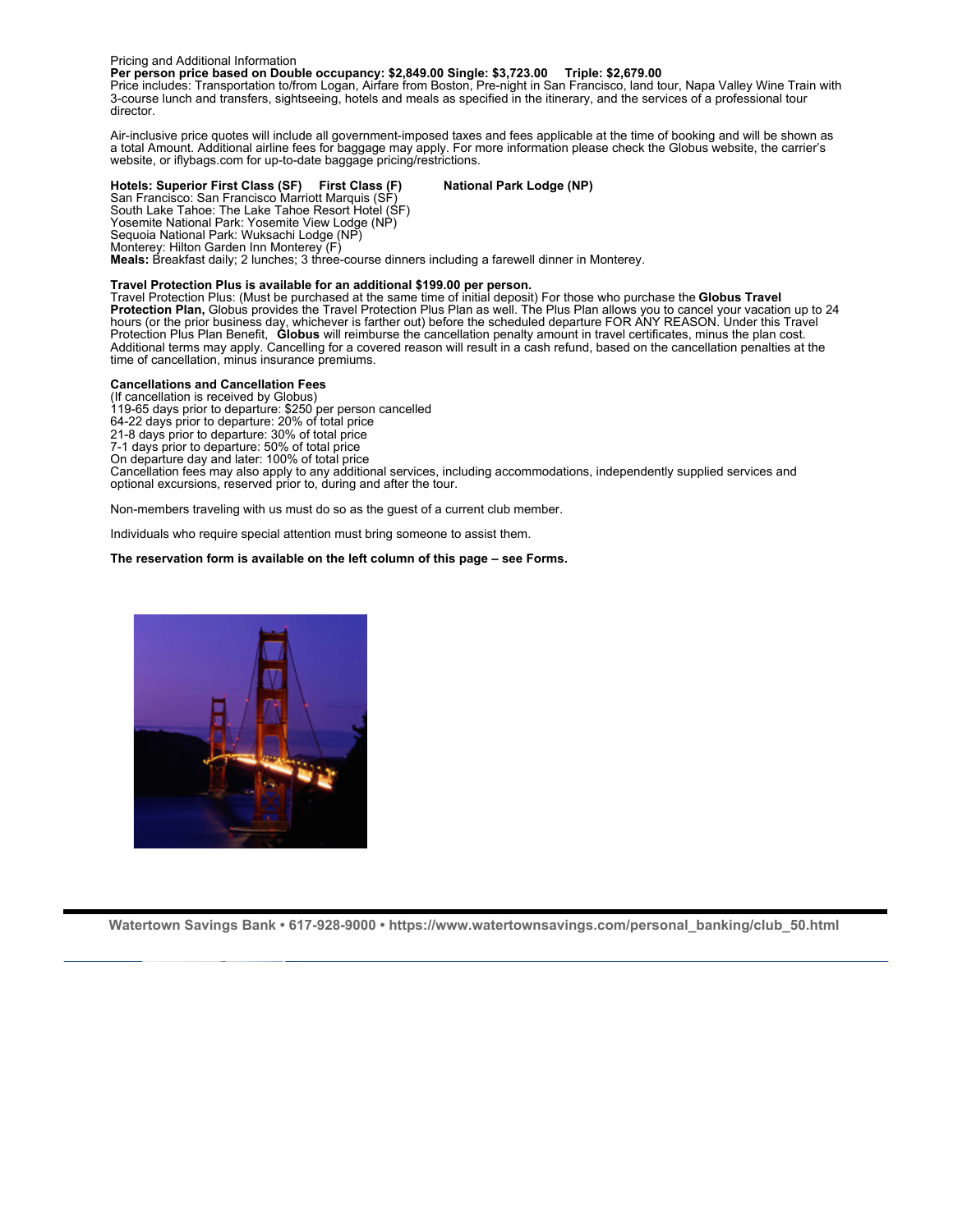

### **Club 50 Adventures**

**Travel Seminar 2014** Thursday, January 23, 2014 2 p.m., American Legion Post 440

**10 Night Ultimate Caribbean Cruise Plus One Night in Fort Lauderdale** January 30-February 10, 2014

**Northern California's Finest** September 25-October 4, 2014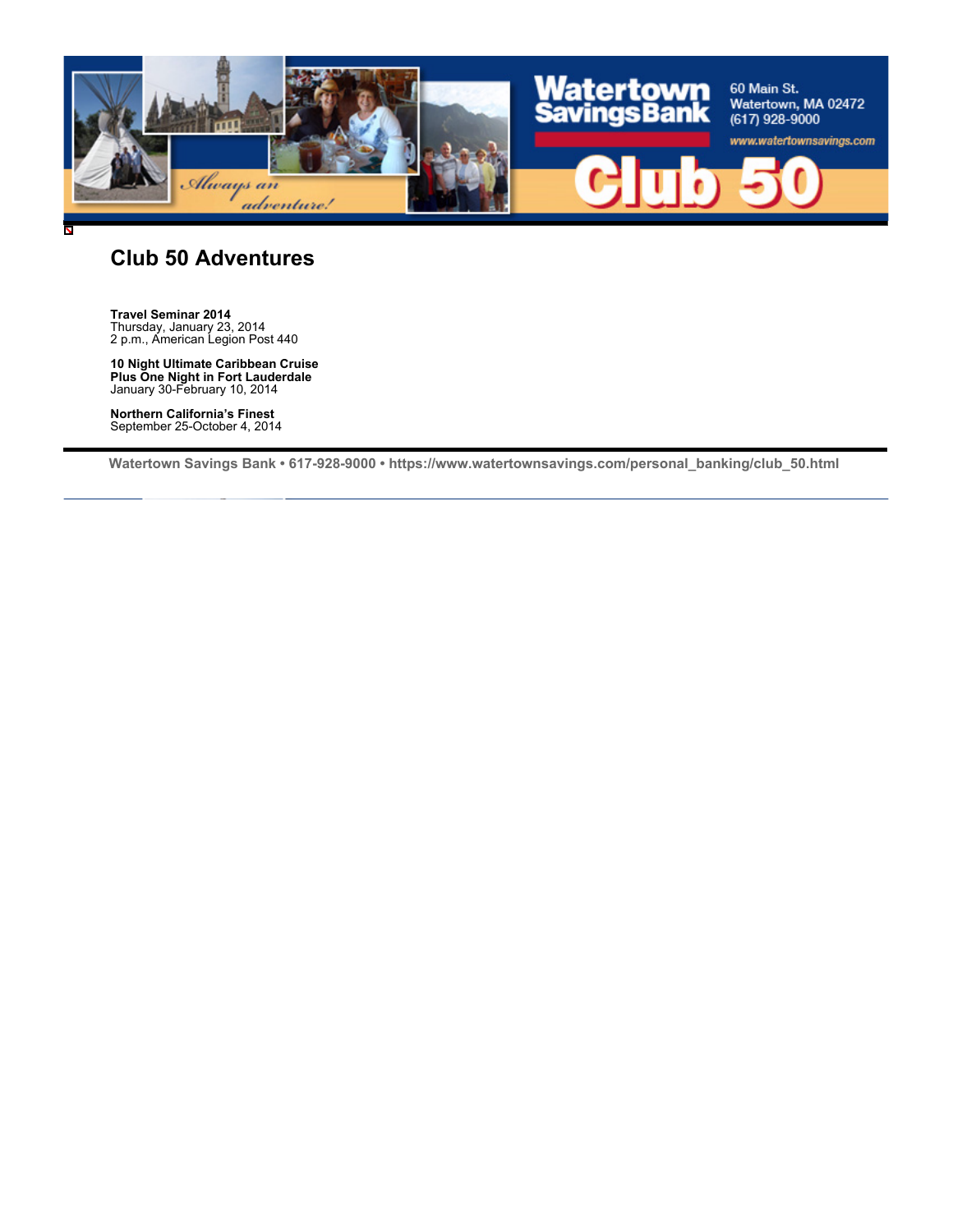

# **Save the Date**

### **Travel Seminar 2014**

**Date: Thursday, January 23**

Don't miss the annual event revealing all of the trips for the year (including Bar Harbor's jaw-droppingly beautiful Acadia National Park, pictured)! **Thursday, January 23,** is the date for Connie and Karen's presentation, starting at 2 p.m. at the American Legion Post 440, 295 California Street, Newton. This year's special presentation and signup is "Northern California's Finest" set for September 25-October 4 with Globus. (Please refer to the Club 50 Opportunities section for details.) There will also be light refreshments and raffle prizes. We ask that you**reserve your Seminar seat before January 9** (if we know you're coming, we can contact you in case of adverse weather) by mailing us the form included in this eNewsletter, or by calling **617 928 2337** or by emailing Karen at **kcondor@watertownsavings.com.** Hope to see you there!

**The reservation form is available on the left column of this page – see Forms.**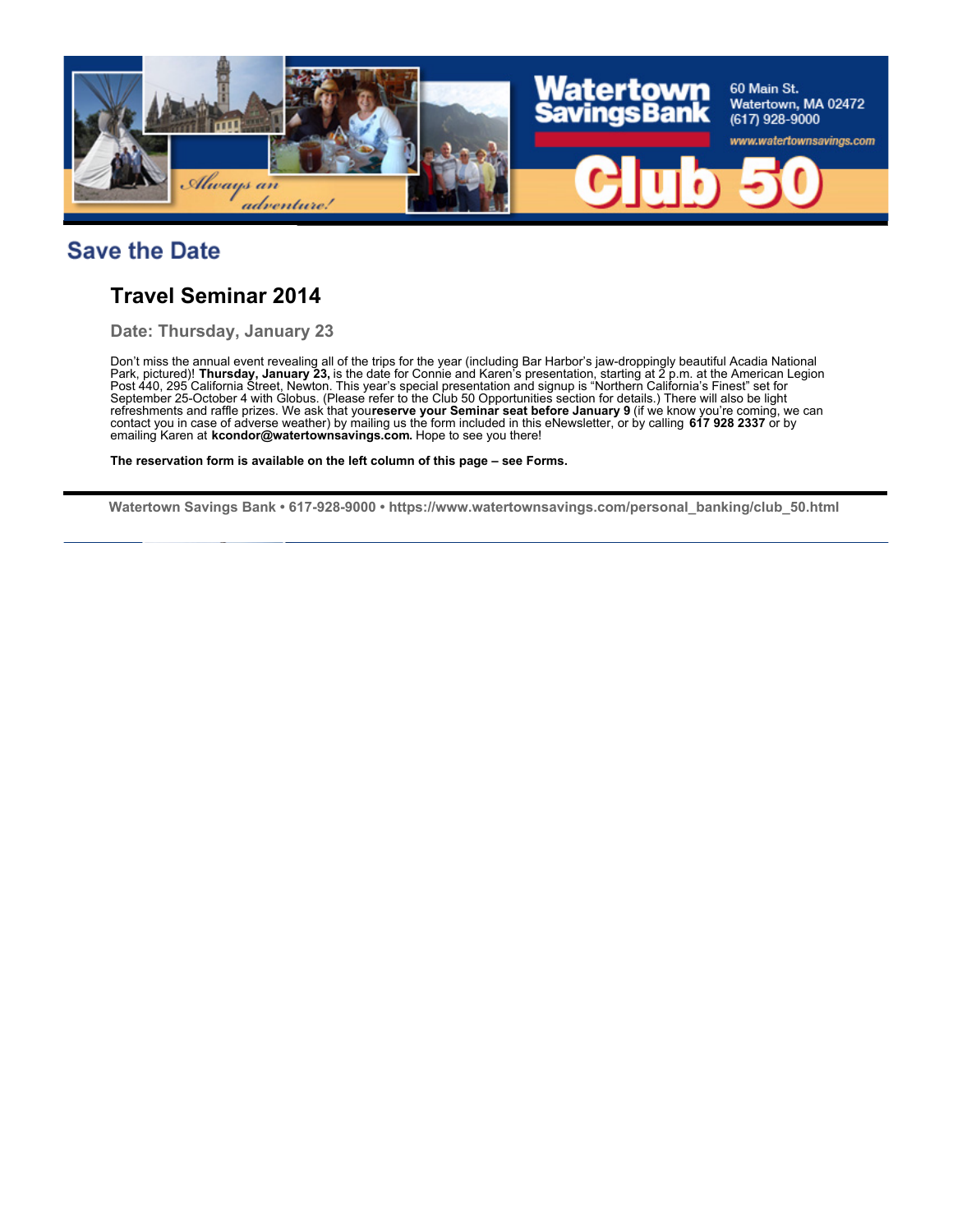

# **Featured Photo**

# **Vermont, Sampler-Style**

*Getting cozy at the Vermont Teddy Bear Factory (left to right): Eileen Reardon, Elaine Freimont, Connie, Jane McCusker, Maureen Mello, Maryann Ridenti, Mary Alice McMahon, and Nanci Pepoli.*

Cheese samples, syrup samples, and chocolate samples, oh my! Some lucky Club 50 members spent three delicious days in late October tasting their way through tours of Cabot Creamery, Morse Maple Farm, Lake Champlain Chocolates, and the Cold Hollow<br>Cider Hill … the latter on the *very day* the Red Sox were treating the press to a special order o legendary cider doughnuts at an event before the opening of the World Series! In between samplings, our travelers also enjoyed their stay at the luxurious Essex Resort and Spa and their visits to the beautiful Lincoln family home Hildene, Montpelier, the Vermont Teddy Bear Factory, and The Vermont Country Store.

(See more photos of Vermont! Just click on WSB Photo Album in red on the left. On Facebook? Just find us at Watertown Savings Bank-Massachusetts.)